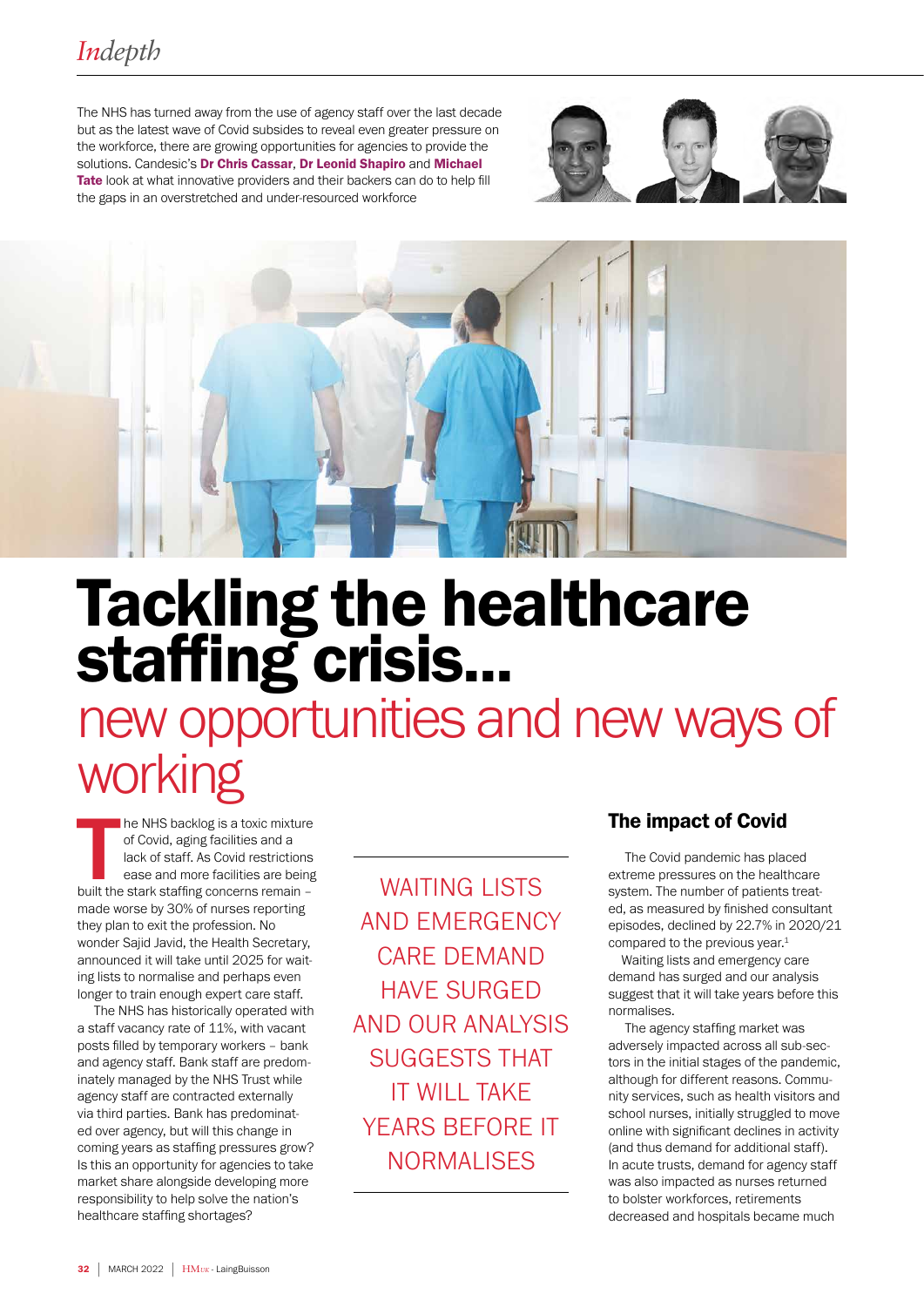#### FIGURE ONE CURRENT AND FORECAST GAP IN NURSING FTEs

THE NURSING GAP IS FORECAST TO JUMP BY c.19,000 FTEs IN THE NEXT YEAR BEFORE GROWING AT c.11% P.A. TO 2026/27

#### FORECAST NHS ATTENDANCE AND ADMISSIONS, 2016/17-2026/27F MILLIONS OF CASES



NOTE F - FORECAST

**SOURCE** NHS DIGITAL; CANDESIC RESEARCH AND ANALYSIS

stricter about allowing nurses to work across multiple sites or even multiple wards. This drove spend towards internal staff banks.

There have also been anecdotal reports of healthcare assistants taking on roles previously reserved for nurses (a continuation of a trend that had been in evidence prior to the pandemic<sup>2</sup>).

# The current situation and drivers of future growth

 As of September 2021, 5.8 million people were awaiting planned care in the UK, the highest level since records began, with over 300,000 patients who had already waited over a year for treatment.<sup>3</sup>

Alongside the backlog in elective care, there is an ongoing crisis in emergency care, with a record number of 999 calls in October 2021<sup>4</sup> and trolley waits at a record high, even with Emergency Department admissions below long-term trends.5 The UK government has announced a package of support to tackle this demand, with  $£5.4$ bn $<sup>6</sup>$  for the six months from</sup>

September 2021 and an additional £36bn over three years in the form of the Health and Social Care Levy.<sup>7</sup> However, while provision has been made to fund that care, being able to staff that care raises additional challenges.

 There is currently a workforce gap in the NHS in England of almost 100k FTEs,<sup>8</sup> with 30-40k nursing vacancies, c.8k medical vacancies and the remainder within Allied Health Professionals and Support Staff.

Focusing on nurses, we forecast that the staffing gap will increase from its current level to c.82k FTEs by 2026 (see Figure One). The Department of Health is clearly concerned with the situation and has abandoned the mandatory vaccination of NHS staff – an estimated 80k staff remained unvaccinated on 16 January 20229 and the government could not afford the risk of losing these staff.

 There are two elements to this increase in the nursing staffing gap – an initial jump of c.19k FTEs and then a longer-term growth in this gap. This distinct pattern is driven by a number of factors:

- Demand for nurses is forecast to return strongly in 2022/23 (assuming no major waves of Covid). This is the pent-up demand that has not been adequately addressed over the past two years overlaid on to the continual increase in healthcare demand we have seen historically
- There will likely be a near-term fall in the number of nurses driven by expected retirements and those retiring early given the strain of working under pandemic conditions:

**First**, a number of retired nurses who came back to the profession during the pandemic are likely to re-retire (especially as the suspension of penalties to their pensions from them working will expire in March)

**Secondly**, there has also been a relative lack of retirements over the Covid period, with staff choosing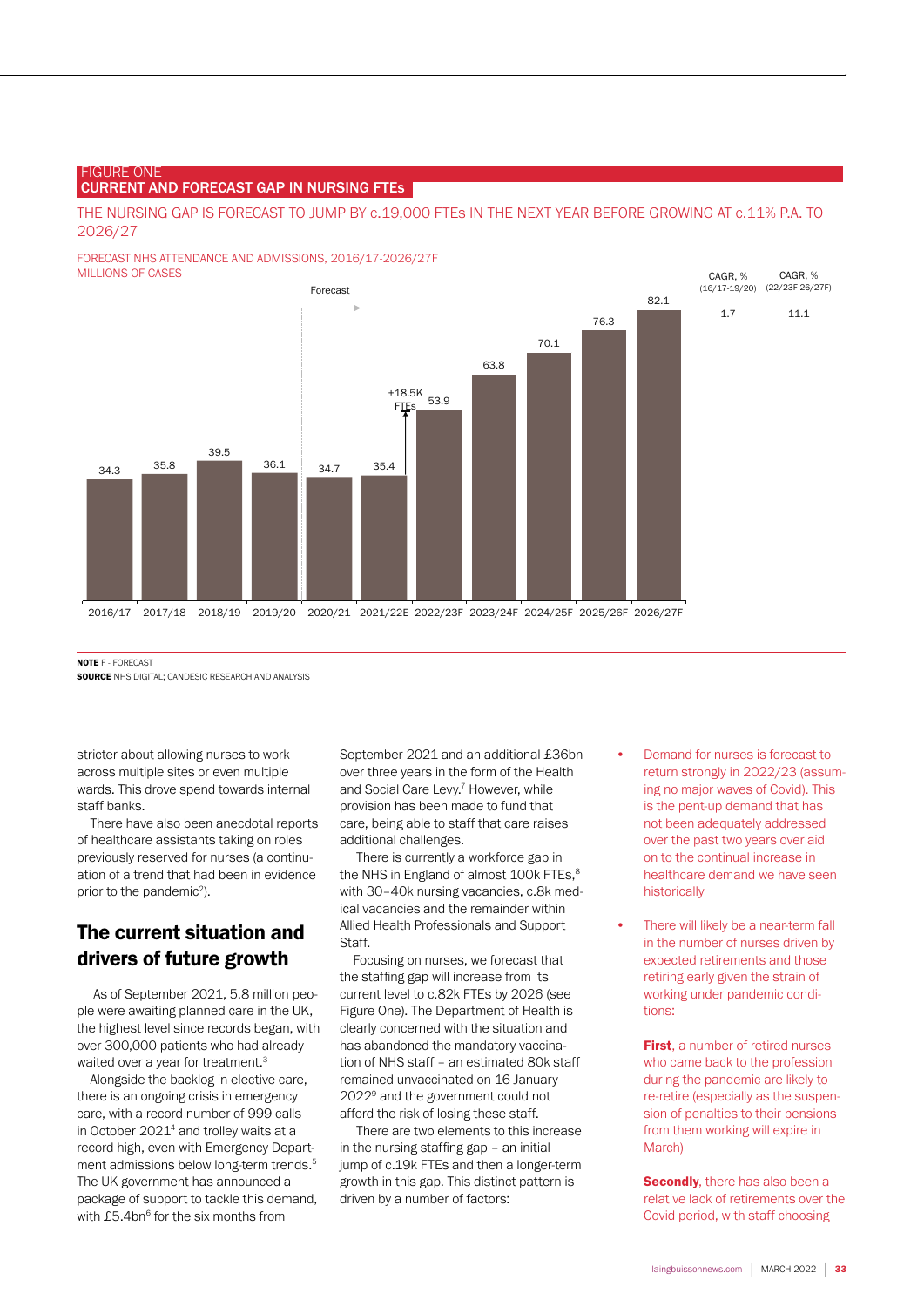#### FIGURE TWO

CHANGE IN COST PER SHIFT WITHIN INTENSIVE CARE AND EMERGENCY DEPARTMENTS, 2018/19-2021/22

COST PER SHIFT OF HIGH DEMAND SPECIALTIES - IN HIGH DEMAND SPECIALISTS WE SEE SIGNIFICANT JUMPS IN THE AVERAGE COST OF ON-FRAMEWORK SHIFTS

AVERAGE COST PER SHIFT BASED ON TYPE OF TEMP STAFF £



#### INTENSIVE CARE UNIT NURSING STAFF EMERGENCY DEPARTMENT NURSING STAFF

AVERAGE COST PER SHIFT BASED ON TYPE OF TEMP STAFF



SOURCE FREEDOM OF INFORMATION REQUESTS; CANDESIC RESEARCH AND ANALYSIS

to stay on and help colleagues and patients. As the pandemic subsides, these 'missing retirees' will leave the health service. This change is most stark in 2022/2023, as in later years it is partially compensated for by nurses entering the profession following the jump in nursing school admissions in 2020/2021. While that will prevent further sudden jumps in the workforce gap, the NHS will be replacing relatively experienced nurses with new joiners, which will present its own challenges

**Thirdly**, recent surveys have shown that c.two-thirds of healthcare staff have experienced burnout during the pandemic and c.one-third are actively looking to leave the profession<sup>10</sup>

The longer-term growth in the nursing gap is primarily a function of continuing growth in demand

in excess of the growth in nurses sourced from both home and abroad.

# In-demand specialties

 While the overall workforce picture is challenging, greater issues will occur within in-demand specialties.

Even pre-Covid, there were challenges in recruiting sufficient midwives as well as nurses for intensive care and emergency departments. These departments are especially vulnerable as nurses here are typically older and more experienced and so more difficult to backfill with new graduates and these specialties have been on the front line of care for Covid patients and so are likely to be at greater risk of burnout. We are already seeing some evidence of the increased demand in these specialties with high growth in the cost of nursing staff to fulfil an on-framework shift (see Figure Two).

The striking feature, across both Intensive Care and Emergency Departments,

is how the costs of on- and off-framework shifts are converging. In the past, on-framework shifts were priced in relative coordination with bank shifts; now they are much closer in price to off-framework shifts. The shortage of available staff in specialties where demand has been high has pushed trusts to use their on-framework staffing providers in an off-framework manner; their need to source staff has meant that they are pushing through the cost boundaries that would normally be imposed on on-framework providers.

# Impact on staffing agencies

 Having come through a tough market early in the pandemic, healthcare staffing agencies have an opportunity to help the NHS cope. Based on Freedom of Information data collected by Candesic across English NHS trusts, in 2018/19 the ratio of the temporary spend per vacancy to the cost of a permanent nurse was 1.2-1.8x.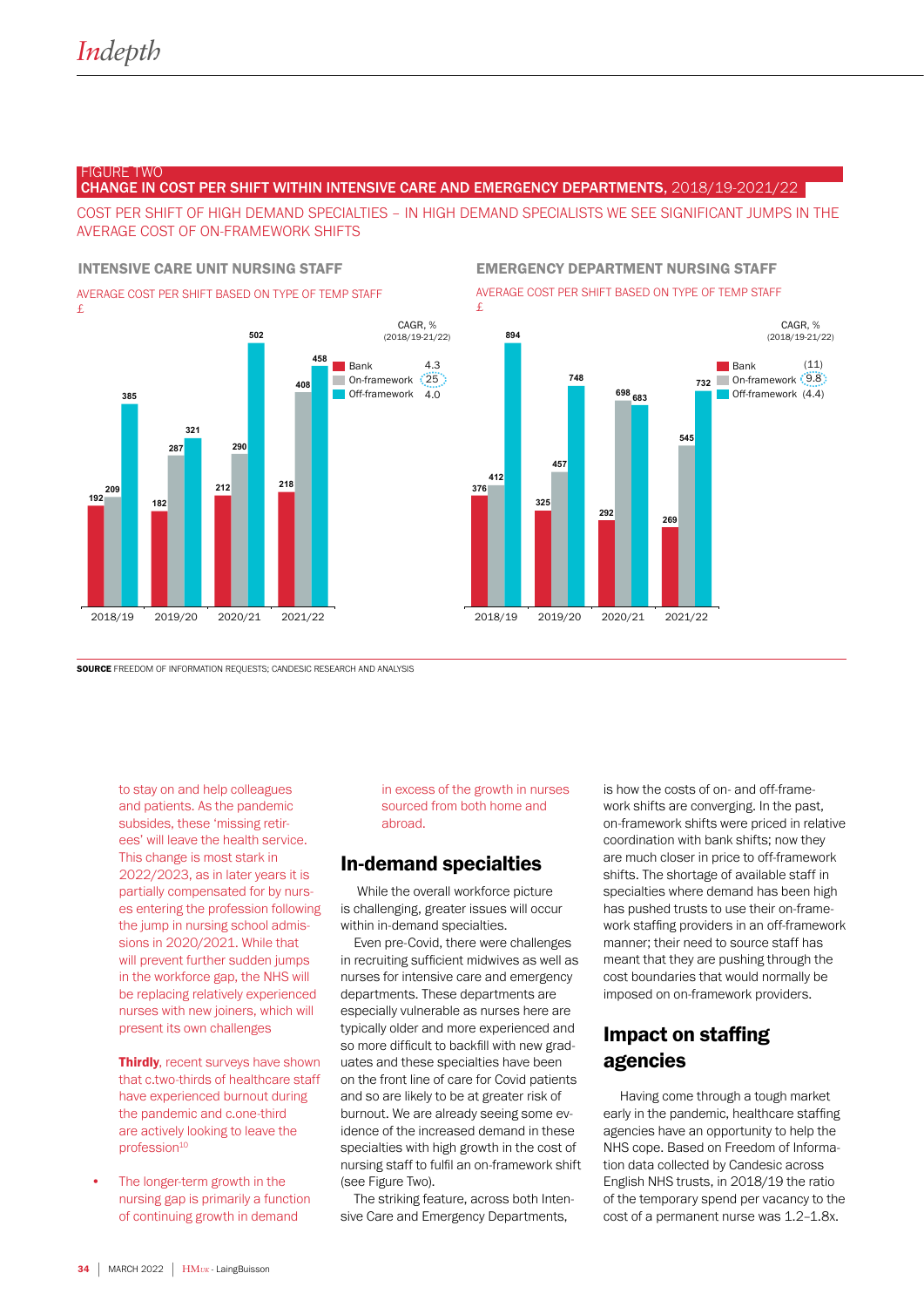In 2021/22, we estimate that ratio has now increased to 2.6-3.9x, with trusts paying c.£60k more than the cost of the highest paid 'Band 6' nurse to fill these positions (see Figure Three). If this continues it's likely to further destabilise the attractiveness of being an NHS full time experienced employee and cause political pain at the next general election.

 Expected price growth, coupled with the growth in vacancies available, could lead to overall growth in the healthcare agency market of c.13% p.a., going forwards, almost doubling the size of the market over the next five years (see Figure Four).

 While demand is currently high, the old rules of the game still apply, especially for those agencies that want to build a sustainable business. Successful agencies are intermediaries which deliver consistently for both sides of the market, customer NHS trusts and candidates. Trusts want responsive agencies, that deliver on the staff that they promise at a reasonable price. Existing relationships and recommendations will help customers know that their temporary staff will be reliable, of high quality and will have been

**SUCCESSFUL** AGENCIES ARE INTERMEDIARIES WHICH DELIVER **CONSISTENTLY** FOR BOTH SIDES OF THE MARKET, CUSTOMER NHS TRUSTS AND CANDIDATES

properly certified prior to starting work. Having a strong supply of candidates in

high-demand specialties is also a route to success – agencies with a strong pool of Intensive Care and Emergency Department candidates and a successful ability to supply these difficult-to-source candidates can not only build a strong franchise in these specialties but also leverage that reputation to provide staff in other, general healthcare areas and gain share of wallet with individual trusts.

 On the other side of the agency model, candidates value a high availability of shifts to work, with a simple sign-up process and the ability to be paid rapidly and easily. Recommendations are again key to attracting the right staff - nurses who have a good experience with an agency will act as an ongoing source of further candidates by referring their friends and colleagues. Reputation and treating both sides of the market fairly remain the routes to long-term success in the healthcare staffing market.

# How investors can help

 As investors look to this sector, what can they do to foster efficiency in agencies and increase affordability for their NHS customers?

The two opportunities that stand out to us are within digitisation and in developing proprietary (typically international) candidate streams. While staffing agencies remain people-focused businesses, the



NOTE DATA FOR 2021/22 BASED ON 6 MONTHS-WORTH OF DATA AND ANNUALISED FOR COMPARISON

SOURCE FREEDOM OF INFORMATION REQUESTS; ROYAL COLLEGE OF NURSING; CANDESIC RESEARCH AND ANALYSIS